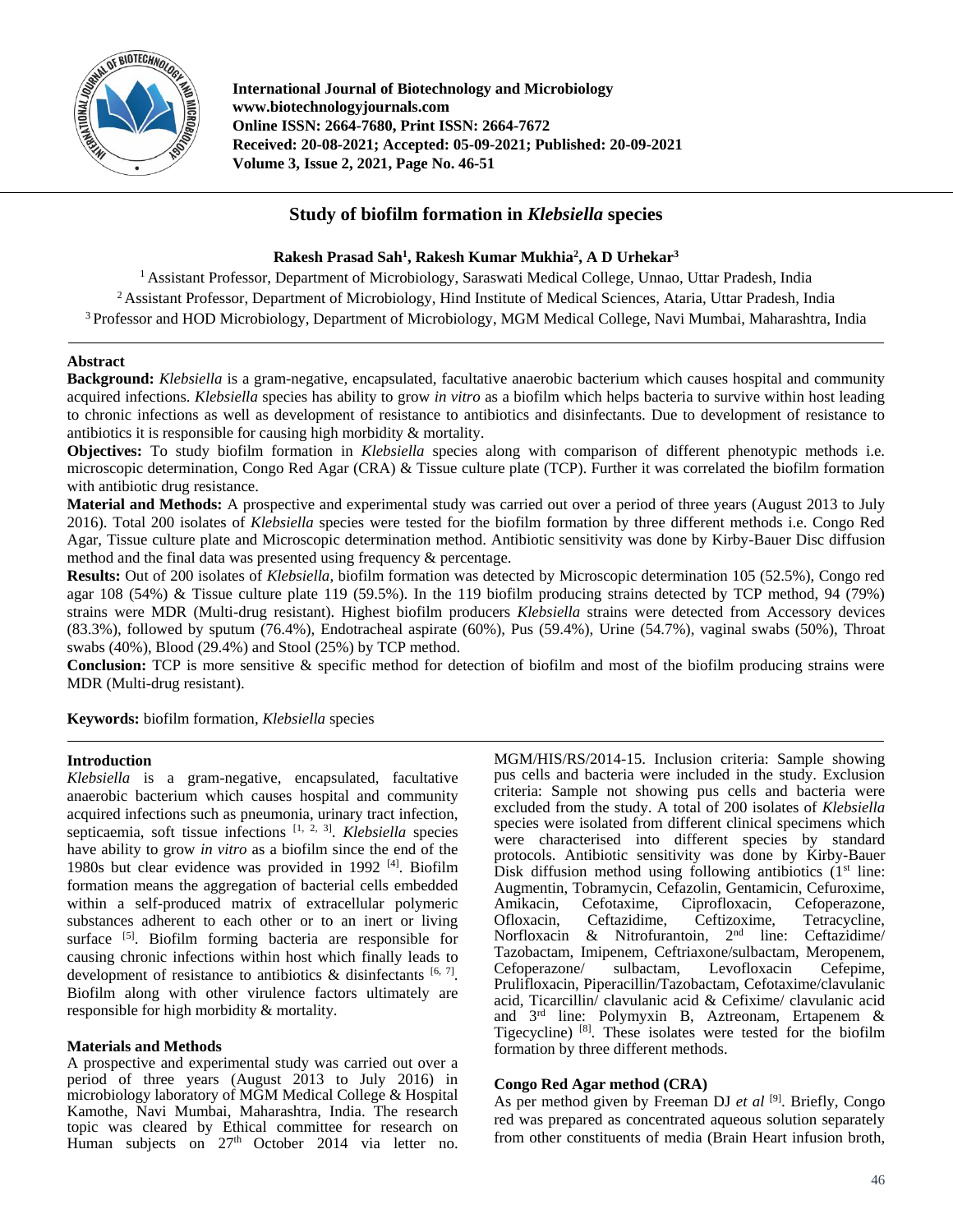5% sucrose, 1% Agar no. 1), and autoclaved at 121°C for 15 minutes, and then added to the agar which is cooled at 55°C. Plates were inoculated and incubated aerobically for 24 to 48 hours at 37°C. Positive result was indicated by black colonies.



**Fig 1:** Congo Red Agar

# **Microscopic determination of biofilm formation (MD)** [10] As per method given by Magesh *et al* [10]. Briefly, The test

strain was cultured in Brain-heart infusion (BHI) broth. A sterile glass slide was kept in a sterile petriplate and overlaid with 20µl of test strain inoculated in BHI. After 24 and 48h of incubation, the slide was taken out aseptically and washed with PBS (7.2) to remove free floating planktonic bacteria. The biofilm was fixed with 2% sodium acetate and stained with Safranin stain, washed and air dried and observed under Binocular microscope at 100x oil immersion. Photomicrographs of adhered bacterial biofilms were recorded. Clustered form bacteria within Extracellular polymeric substances observed in biofilm producers categorized in to three catagories i.e. weakly positive, moderately positive & strongly positive while scattered form of bacteria observed in non-biofilm producers.



**Fig 2:** Microscopic determination

# **Tissue culture plate method (TCP)**

As per method given by Eftekhar & Speert et.al. [11] and

Interpretation of biofilm formation was classified given by Mathur et.al <sup>[12]</sup>. Briefly, an overnight culture of each isolate of *Klebsiella* in Trypton soya broth (TSB) with 1% glucose was adjusted to 0.5 McFarland standard. 200µl of diluted aliquots were inoculated to tissue culture plates and only broth was kept as control to check sterility and non-specific binding of media and known positive were used as positive control then incubated for  $24-48$ hrs at  $37^{\circ}$ C. After incubation, the planktonic cells were aspirated then wells were washed with PBS 7.2 to remove fee floating *Klebsiella*. Biofilms which adhere to the wells were fixed with 2% sodium acetate and stained with Safranin. Excess stain was washed with deionised water and plates were dried for further processing. The absorbance of stained adherent *Klebsiella* was determined by absorbance reader at 492nm. To compensate for background absorbance, O.D. values from sterile medium well were averaged and subtracted from all the test values. The experiment was repeated twice. Each isolates was analyzed in triplicate.



**Fig 3:** Biofilm detection by Tissue Culture plate method

#### **Interpretation**

**Table 1**

| O.D. Value      | <b>Biofilm Producer</b>   |  |  |  |  |
|-----------------|---------------------------|--|--|--|--|
| < 0.120         | Non Biofilm producer      |  |  |  |  |
| $0.120 - 0.240$ | Moderate Biofilm producer |  |  |  |  |
| > 0.240         | Strong Biofilm producer   |  |  |  |  |

#### **Results**

Out of 200 isolates of *Klebsiella,* 105 (52.5%), 108 (54%) & 119 (59.5%) isolates were biofilm producers by Microscopic determination method, Congo red agar and Tissue culture plate method respectively. In the 119 biofilm producing strains detected by TCP method, 94 (79%) strains were MDR (Multi-drug resistant).

Highest biofilm producers *Klebsiella* strains were detected from Accessory devices (83.3%), followed by sputum (76.4%), Endotracheal aspirate (60%), Pus (59.4%), Urine (54.7%), vaginal swabs (50%), Throat swabs (40%), Blood (29.4%) and Stool (25%) by TCP method.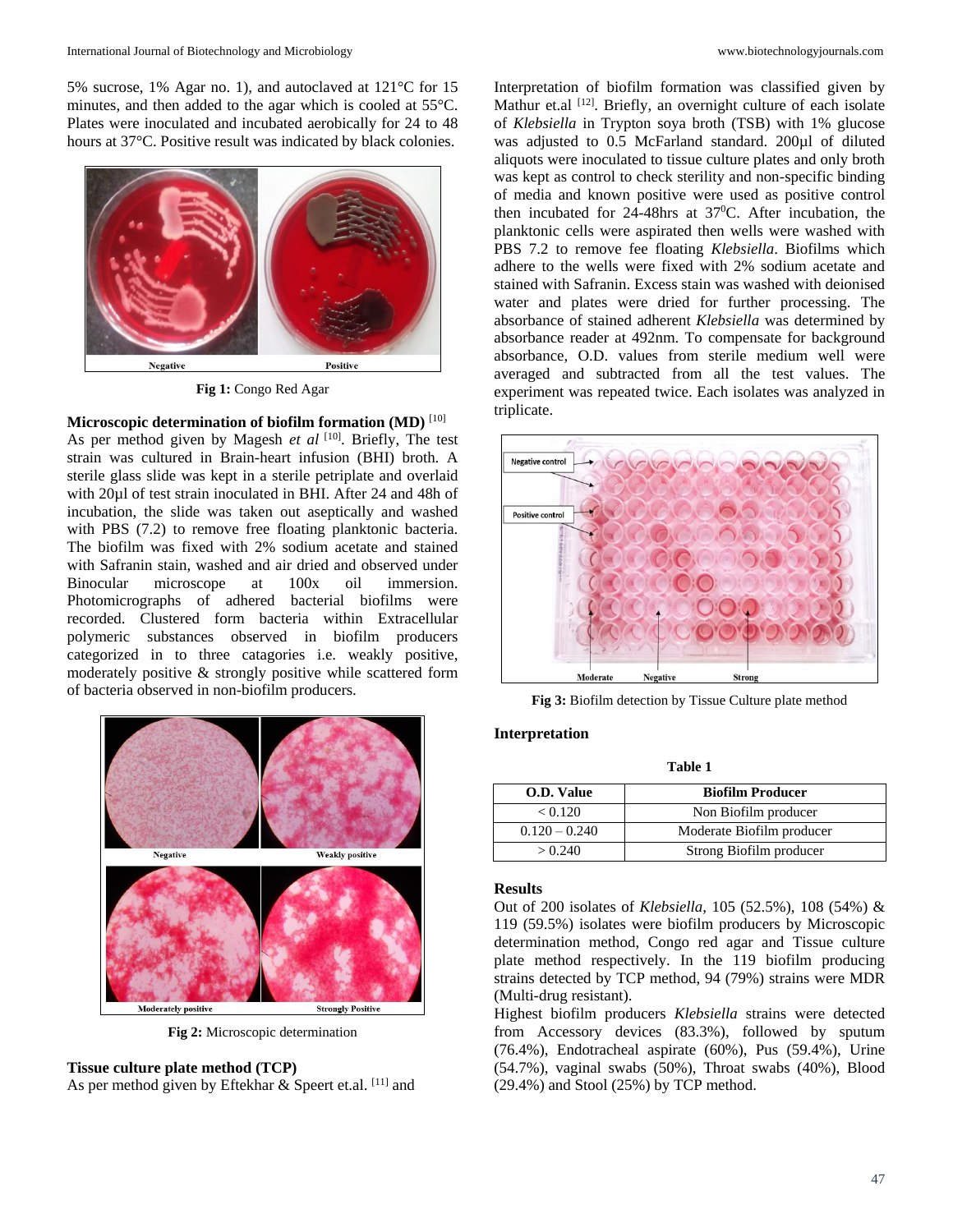

 $P-value = 0.333$ , no significant difference in the three methods

**Fig 4:** Bar diagram showing comparison of methods for the detection of Biofilm

| S. No. | <b>Sample</b>         | <b>Total Isolates</b> | <b>Congo Red Agar</b> |                 | <b>Microscopic determination</b> |                 | <b>Tissue Culture Plate</b> |                 |
|--------|-----------------------|-----------------------|-----------------------|-----------------|----------------------------------|-----------------|-----------------------------|-----------------|
|        |                       |                       | <b>Positive</b>       | <b>Negative</b> | <b>Positive</b>                  | <b>Negative</b> | <b>Positive</b>             | <b>Negative</b> |
|        | Accessory devices     | <sub>0</sub>          | $4(66.6\%)$           |                 | $4(66.6\%)$                      |                 | 5(83.3%)                    |                 |
| ◠<br>∠ | Sputum                | 51                    | 40 (78.4%)            | 11              | 38 (74.5%)                       | 13              | 39 (76.4%)                  | 12              |
|        | Endotracheal aspirate | 25                    | 12(48%)               | 13              | 11(44%)                          | 14              | $15(60\%)$                  | 10              |
| 4      | Pus                   | 37                    | 16 (43.24%)           | 21              | 22 (59.4%)                       | 15              | 22 (59.4%)                  | 15              |
|        | Urine                 | 53                    | 25 (47%)              | 28              | 25 (47%)                         | 28              | 29 (54.7%)                  | 24              |
| 6      | Throat swabs          |                       | $1(20\%)$             | 4               | $1(20\%)$                        | 4               | $2(40\%)$                   |                 |
|        | <b>Blood</b>          | 17                    | 7(41%)                | 10              | 2(11.7%)                         | 15              | $5(29.4\%)$                 | 12              |
| 8      | Stool                 | 4                     | $2(50\%)$             | 2               | 1(25%)                           |                 | 1(25%)                      |                 |
| Q      | Vaginal swabs         | ◠                     | $1(50\%)$             |                 | $1(50\%)$                        |                 | $1(50\%)$                   |                 |
|        | Total                 | 200                   | 108 (54%)             | 92              | 105 (52.5%)                      | 95              | 119 (59.5%)                 | 81              |

| <b>Table 2:</b> Sample wise distribution of Biofilm production by <i>Klebsiella species</i> |  |
|---------------------------------------------------------------------------------------------|--|
|                                                                                             |  |

|                          |           | <b>Methods</b>  |                 |                 |                 |                 |                 |  |
|--------------------------|-----------|-----------------|-----------------|-----------------|-----------------|-----------------|-----------------|--|
| <b>Species</b>           | Total no. | TCP             |                 | <b>CRA</b>      |                 | MD              |                 |  |
|                          |           | <b>Positive</b> | <b>Negative</b> | <b>Positive</b> | <b>Negative</b> | <b>Positive</b> | <b>Negative</b> |  |
| K. pneumoniae pneumoniae | 169       | 109 (64.5%)     | 60              | 97 (57.4%)      | 72              | 99 (58.6%)      | 70              |  |
| K. pneumoniae. ozaenae   |           | $3(42.9\%)$     |                 | $2(28.6\%)$     |                 | $2(28.6\%)$     |                 |  |
| K. oxytoca               | 24        | $7(29.2\%)$     |                 | $9(24.1\%)$     |                 | 4(16.7%)        | 20              |  |
| Total                    | 200       | 119 (59.5%)     | 81              | 108(54%)        | 92              | 105 (52.5%)     | 95              |  |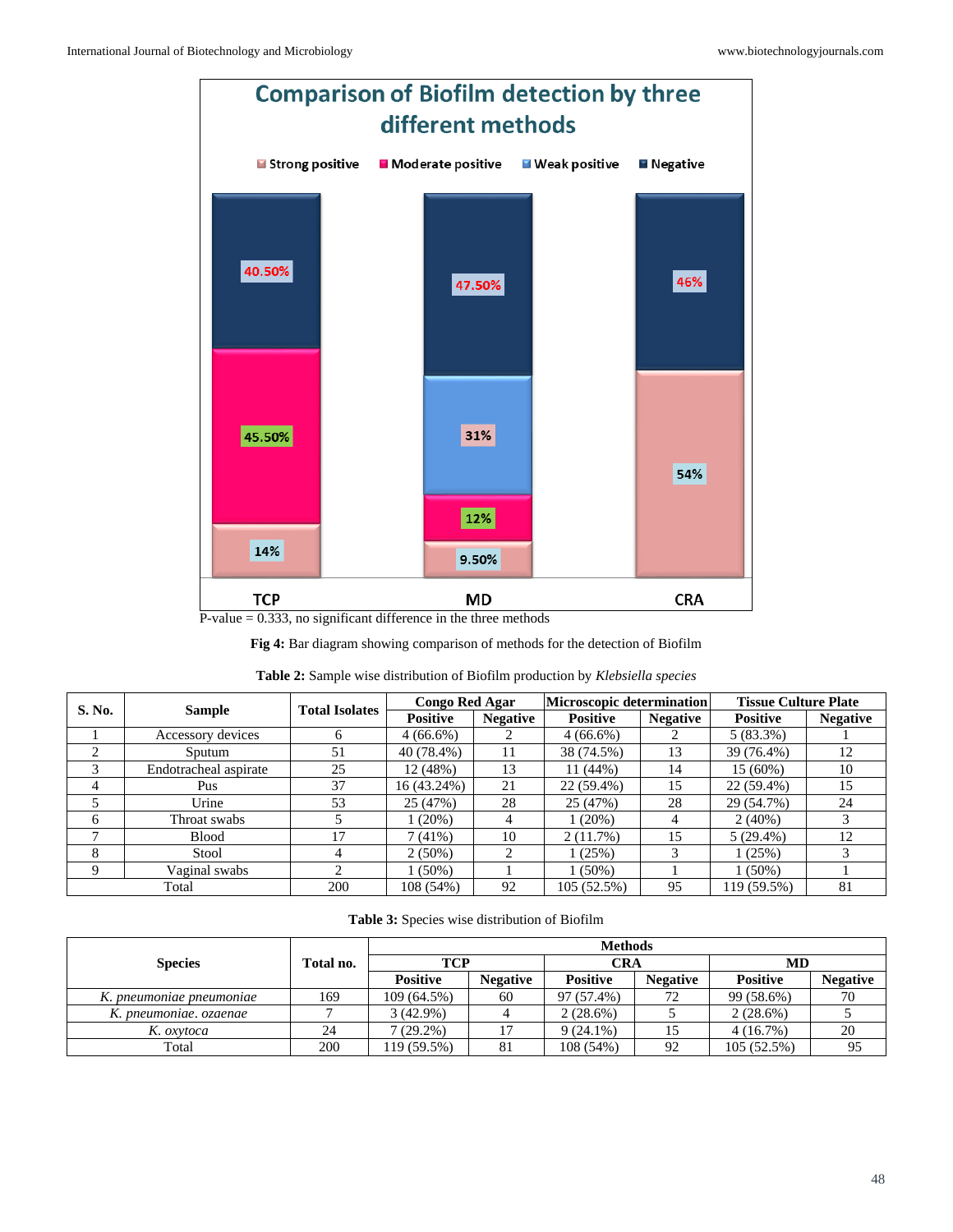

Note: "\*\*" = Highly significant and MDR (Multi drug resistance): MDR: non-susceptible to ≥1 agent in ≥3 antimicrobial categories [13].

**Fig 5:** Bar diagram showing comparison of MDR & NMDR on the basis of Biofilm

#### **Discussion**

Studies on Biofilm formation detection by a) Congo red agar method b) Tissue culture plate method c) Microscopic determination method was carried out by some researchers in India & other countries. Test procedures were all standard methods. However, different values were reported. Some results were similar to ours; others reported higher or lower values. These differences could be because of variations in the genetic makeup of *Klebsiella* strains at various places as regards expression of biofilm formation.

## **For** *Klebsiella species* **by TCP (Tissue culture plate method)**

Biofilm formation by TCP in our study was 59.5% of *Klebsiella* strains, higher values were shown by Harith J.F. Al-Mathkhury et.al. (100%) from Iraq [14] and Zubair et.al. (70%) from Karnataka, India  $[15]$ . Lower value was shown by Devesh et.al. (32%) from Pondicherry, India<sup>[16]</sup>.

# **For** *Klebsiella pneumoniae* **by TCP (Tissue culture plate method)**

Our study (64.5%) is similar to Maqbool et.al. (66.6%) from Maharashtra, India  $[17]$ . Higher values were shown by Seifi et.al. (93.6%) from Teharn, Iran  $^{[18]}$  Deotale et.al. (90.91%) from Wardha, India <sup>[19]</sup>, FM Patel et.al. (90.90%) from Ahmedabad, India [20], Dr. chndana devaraj et.al. (80%) from Karnataka, India [21], Zubair et.al. (77.7%) from Aligarh, India

[15] and. Lower values were shown by H. Magesh et.al.  $(57.14\%)$  from Chennai, India  $[22]$ , Devinder Kaur et.al.  $(46.67%)$  from Ambala, India <sup>[23]</sup>, Ruchi Tayal et.al.  $(18.75%)$ from Mumbai, India  $[24]$ , and Tayal et.al. (16.7%) from Mumbai, India<sup>[25]</sup>.

## **For** *Klebsiella oxytoca* **by TCP (Tissue culture plate method)**

Present study results (29.2%), higher value was shown by Zubair et.al. (63.4%) from Karnataka, India<sup>[15]</sup>.

#### **For** *Klebsiella species* **by Congo red agar method**

Present study results (54%), higher value was shown by S. Niveditha et.al. (63%) from Pondicherry, India<sup>[26]</sup>, while lower values were shown by Sabina Fatima et.al. (45%) from Telangana, India  $[27]$ , and Abdagire et.al. (36.11%) from Maharashtra, India<sup>[28]</sup>.

#### **For** *Klebsiella pneumoniae* **by Congo red agar method**

Our study result (57.4%) is similar to Devinder kaur et.al.  $(60%)$  from Ambala, India <sup>[29]</sup>. Higher values were shown by Subramanian et.al. (63%) from Pondicherry, India [30] and Kabir et.al. (100%) from Bangladesh  $[31]$ . Lower value was shown by Chandana devaraj et.al. (30%) from Karnataka, India<sup>[32]</sup>.

## **Conclusion**

To conclude this study, our study suggest that TCP is the best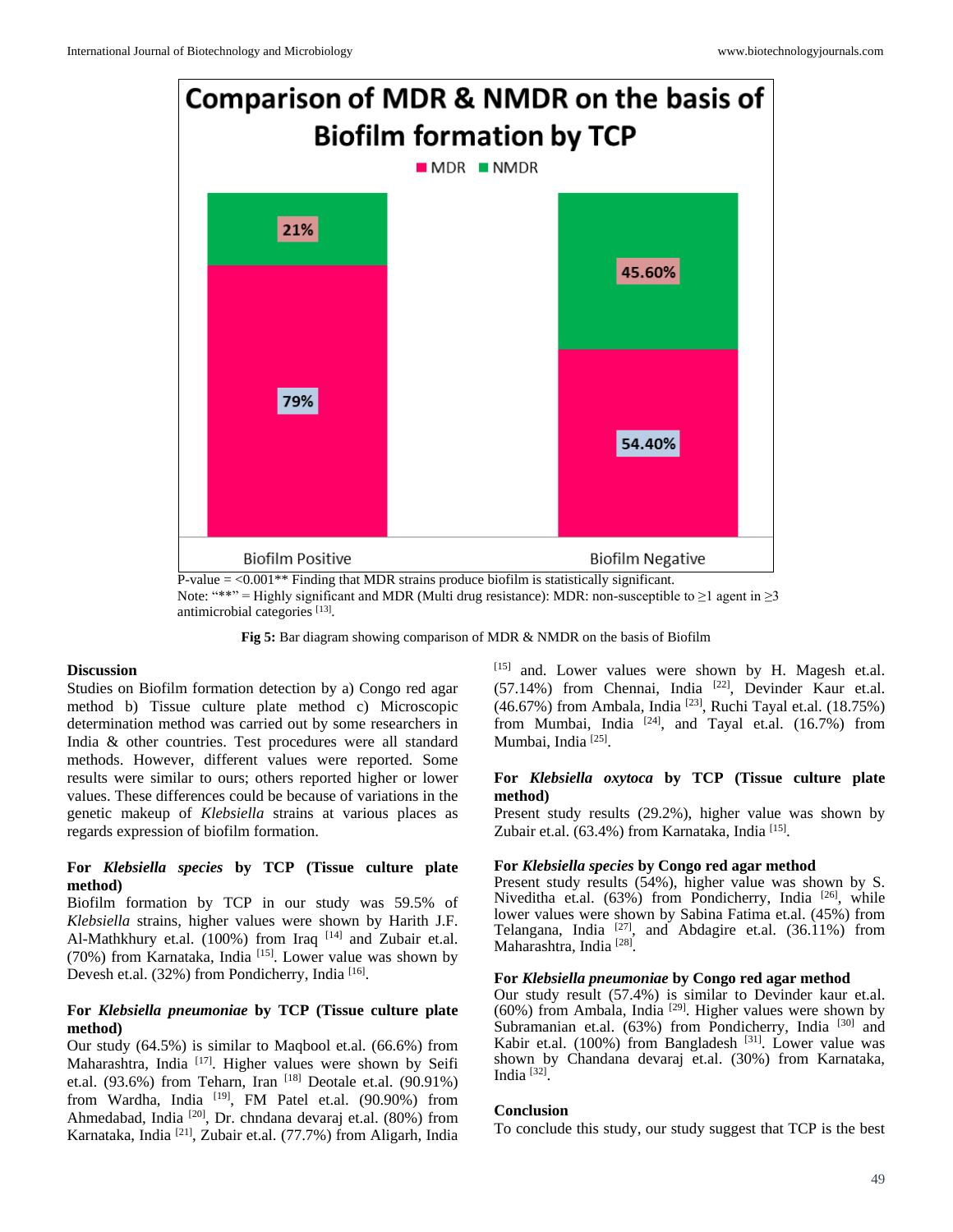method for the detection of biofilm in Klebsiella species as it showed more sensitive and specific method than others. Most of the positive isolates of biofilm are isolated from accessory devices in which it is very difficult to treat them with available antimicrobial agents so there is need to establish standard guidelines to care these accessory devices in order to prevent such infections.

## **References**

- 1. Balows A, Duerden B. Topley & Wilson's microbiology and microbial infections, 9th ed., Oxford University Press, Oxford, United Kingdom, 1998, 2.
- 2. Guo Y, Cen Z, Zou Y, Fang X, Li T, Wang J *et al*. Whole-genome sequence of Klebsiella pneumonia strain LCT-KP214. J Bacteriol,2012:194:3281.
- 3. Cryz SJ, Furer R, Germanier R. "Protection against fatal Klebsiella pneumonia burn wound sepsis by passive transfer of anticapsular polysaccharide", Infect. Immun,1985:45:139-142.
- 4. Claudia Vuotto, Francesca Longo, Maria Pia Balice, Gianfranco Donelli, Pietro E Varaldo. Review Antibiotic Resistance Related to Biofilm Formation in Klebsiella pneumoniae Pathogens,2014:3:743-758.
- 5. https://en.wikipedia.org/wiki/Biofilm (accessed on 15th October 2016)
- 6. Elias K Manavathu, Jose A Vazquez, Elias K Manavathu, Jose A Vazquez. Emerging Importance in Infectious Diseases. J Multidiscip Pathol,2014:1(2):1-13.
- 7. Prakash B, Veeregowda BM, Krishnappa G, Prakash B, Veeregowda BM, Krishnappa G. Current Science,2003:85(9):1299-1307.
- 8. Bauer AW, Kirby WMM, Sherhis JC, Turck M. "Antibiotic susceptibility testing by a standardized single disc method", Amer. J. Clin. Path,1966:45:493-496.
- 9. Freeman DJ, Falkiner FR, Keane CT. A new method for the detection of the slime production by the coagulase negative Staphylococci. J Clin Pathol,1989:42:872-74.
- 10. Magesh H *et al*. Identification of natural compounds which inhibit biofilm formation in clinical isolates of Klebsiella pneumoniae. Indian journal of Experimental Biology,2013:51:764-772.
- 11. Eftekhar F, Speert DP, Biofilm formation by persistent and non-persistent isolates of Staphylococcus epidermidis from a neonatal intensive care unit, J Hosp Infect,2009:71:112-116.
- 12. Mathur T, Singhal S, Khan S, Upadhyay DJ, Fatma T, Rattan A. Detection of biofilm formation among the clinical isolates of staphylococci: An evaluation of three different screening methods. Ind Journal of Med Micro,2006:24(1):25-29.
- 13. Magiorakos1 AP, Srinivasan A, Carey RB *et al*. Multidrug-resistant, extensively drug-resistant and pandrug-resistant bacteria: an international expert proposal for interim standard definitions for acquired resistance; Clin Microbiol Infect,2012:18:268-281.
- 14. Harith JF, Al-Mathkhury, Sahar Daher Abed Assal. Inhibitory Effect of Lactobacilli Filtrate on Klebsiella Pneumoniae Biofilm, The IRAQI Post Graduate Medical Journal,2012:11(1):168-179.
- 15. Zubair M, Malik A, Ahmad J, Rizvi M, Farooqui KJ,

Rizvi MW. A study of biofilm production by gramnegative organisms isolated from diabetic foot ulcer patients, Biology and Medicine,2011:3(2):147-157.

- 16. Devesh S, Vinod R, Easow JM *et al*. Study of Biofilm Production in Pseudomonas, Klebsiella, Coagulase negative Staphylococci and Escherichia coli GJRA - Global Journal For Research Analysis,2015:4(10):311- 312.
- 17. Safia Maqbool, Dr Anahita V, Bhesania Hodiwala, Dr SA Samant Junaid Nisar. Bacteriological Profile of Uropathogenes in Catheterized Patients with Special Reference to Detection of Slime Production IJSR - International Journal of Scientific Research,2015:4(7):2277-8179.
- 18. Kimia Seifi, Hossein Kazemian, Hamid Heidari, Fereshteh Rezagholizadeh, Yasaman Saee, Fariba Shirvani *et al*. Evaluation of Biofilm Formation Among Klebsiella pneumoniae Isolates and Molecular Characterization by ERIC-PCR Jundishapur J Microbiol,2016:9(1):e30682.
- 19. Deotale VS, Ruchita Attal, Joshi S, Bankar N. Correlation between Biofilm Formation and highly drug resistant Uropathogens (Hdru). Int J Cur Res Rev, 2015, 7(2).
- 20. FM Patel, PN Goswami, Khara R. Detection of Biofilm formation in device associated clinical bacterial isolates in cancer patients Sri Lankan Journal of Infectious Diseases,2016:6(1):43-50.
- 21. Dr Chandana Devaraj, Dr Annapurna G Sajjan. Comparision of Three Different Methods for the Detection of Biofilm in Gram Positive Cocci and Gram Negative Bacilli Isolated from Clinical Specimens, J. Pharm. Sci. & Res,2015:7(11):952-955.
- 22. Magesh H, Arun Kumar, Ayesha Alam, Priyam, Uma Sekar, Venil N *et al*. Identification of natural compounds which inhibit biofilm formation in clinical isolates of Klebsiella pneumoniae, Indian journal of Experimental Biology,2013:51:764-722.
- 23. Devinder kaur, Kamaljeet, Dr Varsha A Singh, Dr Ruhi bunger. Evaluation of various methods for detection of biofilm formation among multi drug resistant uropathogenic Klebsiella pneumoniae isolates Indo American Journal of Pharmaceutical Research, 2015, 5(08).
- 24. Ruchi A Tayal, Sujata M Baveja, Anuradha S De. Analysis of biofilm formation and antibiotic susceptibility pattern of uropathogens in patients admitted in a tertiary care hospital in India International Journal of Health & Allied Sciences,2015:4(4):247-252.
- 25. Tayal Ruchi, Baveja Sujata. De Anuradha Comparison of Phenotypic Methods for the Detection of Biofilm Production in Uro-Pathogens in a Tertiary Care Hospital in India Int. J. Curr. Microbiol. App. Sci,2015:4(9):840- 849.
- 26. Niveditha S, Pramodhini S, Umadevi S, Shailesh Kumar, Selvaraj Stephen. The Isolation and the Biofilm Formation of Uropathogens in the Patients with Catheter Associated Urinary Tract Infections (UTIs), Journal of Clinical and Diagnostic Research,2012:6(9):1478-1482.
- 27. Sabina Fatima, Prasanthi K, Nagamani K. Comparative evaluation of biofilm production in Multidrug resistant